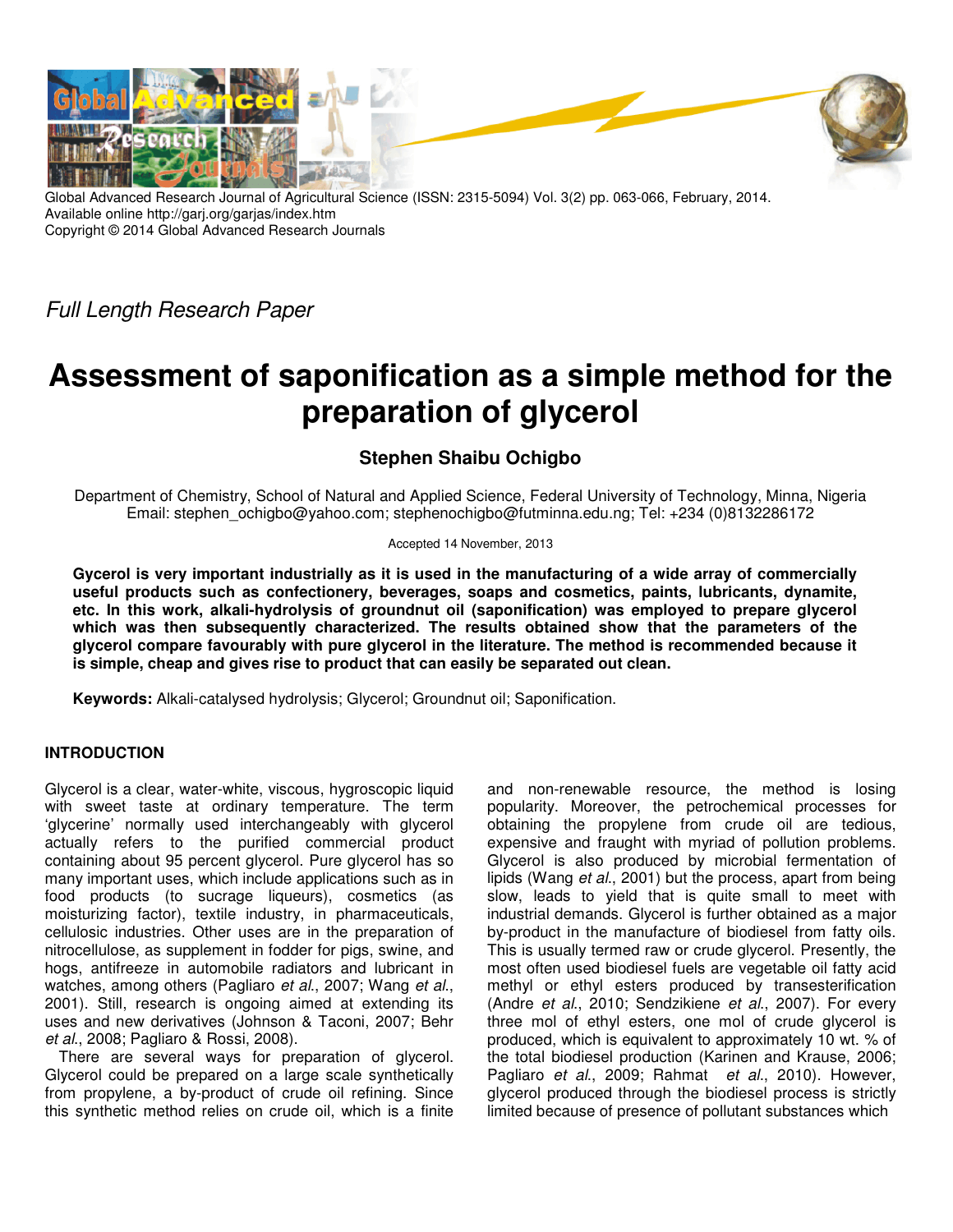

**Figure 1.** Potassium hydroxide catalyzed hydrolysis of oil

include spent catalysts, residual methanol, mineral salts, heavy metals, mono- and diacylglycerols, free fatty acids and soaps (Dasari, 2007). Efforts by biodiesel producers to purify this raw glycerol have involved complex installations, making use of processes of filteration, chemical steps, and vacuum distillation. Unfortunately, such installations are too expensive for small and medium production plants. They are, thus, out of reach of an investor with a small capital.

Due to its expanding applications, it is hoped that the demand for glycerol will continue to be on the increase, which makes the need to explore a simple, less costly, easily manageable and straight forward method for production of glycerol compelling. In this regards, the use of alkali catalysed hydrolysis of fats or oils (Figure 1), simply referred to as saponification, as a method of production of glycerol presents a win-win situation. The advantages of this method are two-fold: Firstly, the reactions are one-way rather than reversible. Secondly, the products are easier to separate. For example, the soap produced in this process can be easily salted out and separated from the lye (glycerol/water mixture). In this paper, the production of glycerol by saponification of groundnut oil is reported. Groundnut oil is easy to extract from the seeds and the plant which provides the source is cultivated in large quantities commercially in Nigeria.

#### **MATERIALS AND METHODS**

*Materials:* Crude groundnut oil used was purchased from a local market in Minna, Niger State, Nigeria. Analytical grade potassium hydroxide (KOH) was used for the saponification process.

*Degumming of the crude oil:* The essence of the degumming is to remove natural gums and phosphatides present in the oil. If left in the oil, gums give rise to substantial oil losses during alkali refining (Ibemesi, 1992). It was done by measuring some quantity (100  $\text{cm}^3$ ) of groundnut oil into a 500 cm<sup>3</sup> capacity separating funnel containing concentrated phosphoric acid  $(0.2 \text{ cm}^3)$ . After a swirling, the mixture was then washed with hot water several times. The gums and water separated out at the bottom of the separating funnel and is removed. The process of washing with hot water was continued until all the gums were removed and the effluent water tasted neutral to litmus as indication of absence of phosphoric acid.

*Characterization of the oil*: The degummed oil was characterized based on IUPAC standard methods to determine the following properties: density, refractive index, acid number, and saponification value, respectively.

*Preparation and characterization of glycerol:* Preparation of glycerol was carried out from alkalihydrolysis of oil as described by Unilever (1964). The product was analysed to determine its yield, density, refractive index and boiling point.

#### **RESULTS AND DISCUSSION**

Table 1 presents the basic characteristics of the groundnut oil. The low-acid value of the oil indicates the low-level content of free fatty acids. The amount of free fatty acids generated in any vegetable oil usually depends on the extent of deterioration of the oil. Thus, free fatty acids content is an indicator of the freshness of oil. The saponification value obtained falls within the range of values (188-195) reported for similar oil in the literature (Gunstone and Norris, 1983; Ihekoronye and Ngoddy, 1985; Asiedu, 1989). The density value suggests characteristically that groundnut oil, like other fatty oils in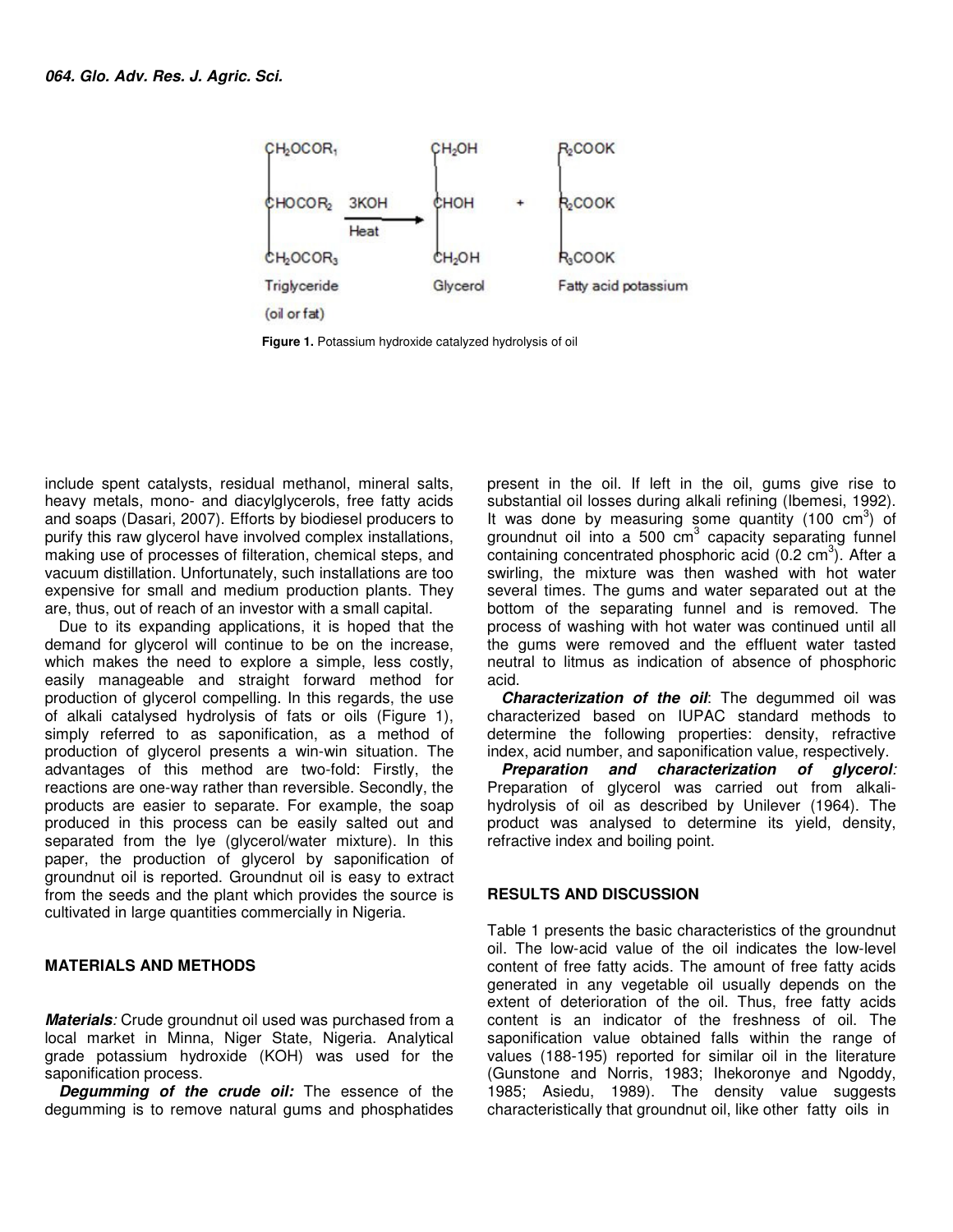**Table 1**. Characteristics of the oil

| <b>Parameters</b>    | Values                           |
|----------------------|----------------------------------|
| Acid number          | 0.56 mgKOH/g oil                 |
| Saponification value | 189.34 cm <sup>3</sup> KOH/g oil |
| Density, 25°C        | 0.91 $g/cm^{3}$                  |
| Refractive index     | 1.47                             |

 **Table 2**. Properties of the glycerol

| Properties                 | Values          |  |
|----------------------------|-----------------|--|
| Density/gcm $3$            | 1.2969          |  |
| Refractive index           | 1.45            |  |
| Boiling point              | $260^{\circ}$ C |  |
| Yield of glycerol/100g oil | $34.88\%$ (v/v) |  |
|                            |                 |  |

general, is less dense than water (density, ca. 1 g/cm $^3$ ). The density can vary very easily according to temperature. For example, at  $15^{\circ}$ C, density of groundnut oil is reportedly in the range  $0.917-0.921$ , while at  $20^{\circ}$ C, the parameter range from 0.910-0.915 (Ihekoronye and Ngoddy, 1985; Asiedu, 1989). Thus, the density varies inversely proportional with temperature. The obtained value of refractive index is also consistent with what is found in the literature (Gunstone and Norris, 1983).

Table 2 shows the properties of glycerol prepared from the saponification process. The density of pure glycerol commonly reported in literature is around 1.261, which is near to the determined value. Similarly, the refractive index (1.4500) of the glycerol is close to the literature value (1.4746). Only in the boiling point, that a significant difference is observed between what was determined (260 $^{\circ}$ C) and value (290 $^{\circ}$ C) in the literature (Lide, 1994). A number of factors might be attributed to this. They include differences in methods of determination, processing techniques employed in the preparation of the glycerol, age of the oil from which the glycerol is produced, to mention but a few. The yield of 34.88% of glycerol recorded is quite high and hence recommends this method as potentially viable for exploitation for production of glycerol in commercial quantity.

#### **CONCLUSION**

The saponification process provides a ready source of glycerol from vegetable oil. Glycerol produced by other

large-scale sources is fraught with pollutants which cannot be removed except with use of expensive installation equipments. Although the latter methods result in glycerol glut, the cost implications for purification make the procedures unattractive. This impels the need to consider the saponification method for improved efficacy in production of glycerol.

#### **REFERENCES**

- A Unilever Laboratory Experiment 1 (1964). The Preparation of Soap, Information Department, Unilever Education Section, London, 1964.
- André A, Diamantopoulou P, Philippoussis A, Sarris D, Komaitis M, Papanikolaou S (2010). Biotechnological Conversions of Biodiesel Derived Waste Glycerol into Added-value Compounds by Higher Production of Biomass, Single Cell Oil and Oxalic Acid. *Industrial Crops and Products* 31, 407-417, ISSN 0926-6690.
- Asiedu JJ (1989). Processing tropical crops: a technological approach. 1st edition, Macmillan Press Limited, London, p. 137.
- Behr A, Eilting J, Irawadi K, Leschinski J, Lindner F (2008). Green Chem. 10, 13.
- Dasari M (2007). Crude glycerol potential described. *Feedstuffs* 79, No. 43, October 15.
- Gunstone FO, Norris FA (1983). Lipids in food, chemistry, biochemistry and technology,  $1<sup>st</sup>$  edition, Pergamon Press, Oxford.
- Ibemesi JA (1992). Vegetable Oils as Industrial Raw Materials. The Nigerian Perspective. (A Monograph). SNAAP Press, Enugu.
- Ihekoronye AI, Ngoddy PO (1985). Integrated Food Science and Technology for the Tropics,  $1<sup>st</sup>$  edition, Macmillan Press, London. p. 195.
- IUPAC Standard Methods for Analysis of Oils, Fats and Derivatives,  $6<sup>th</sup>$ Edition, Pergamon Press, Oxford p. 56
- Johnson DT, Taconi KA (2007). The glycerine glut: options for the valueadded conversion of crude glycerol resulting from biodiesel production. *Environmental Progress* 26 (4), 338-348, ISSN 1547-5921